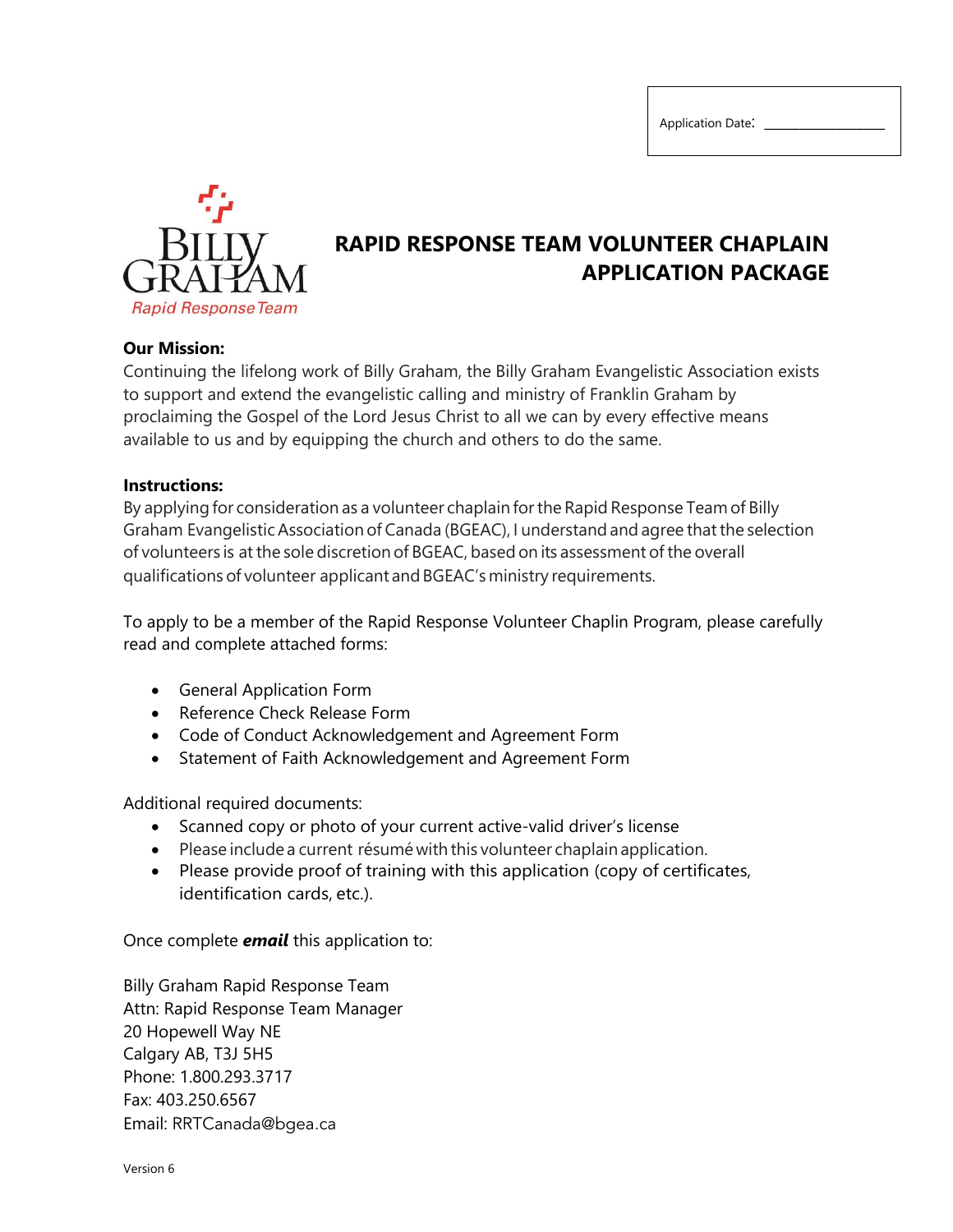## **GENERAL APPLICATION FORM**

I understand that by filling out and signing this application I obligate myself:

- To simply and clearly share the Gospel of Jesus Christ.
- To attempt to meet expressed spiritual needs in light of the Scriptures
- To avoid the advocating of any doctrines other than Jesus Christ as Lord and Savior
- To avoid the promotion of my church or denomination
- To protect information disclosed in the course of my volunteer activities as confidential (Including, but not limited to, the personal information, photographs, and stories of those whom I minister) and be treated in accordance with the BGEAC Privacy Policy.

## **To become an RRT volunteer chaplain, you need to:**

- Agree to the essential functions as outlined.
- Have a current email address and access to the internet. (Chaplains should be aware that most RRT communications are online.)
- Be willing to complete the required training as stated.(1 Sharing Hope in Crisis class and three CISM courses in the first two years of acceptance into the ministry.)
- Be willing to submit to the guidance and direction of site leadership (i.e., chaplain coordinator) while deployed.

| Name:                                                                                                                                  |  |
|----------------------------------------------------------------------------------------------------------------------------------------|--|
|                                                                                                                                        |  |
|                                                                                                                                        |  |
| <b>Phone:</b> (work) ___________________ (home) __________________(cell) ______________                                                |  |
|                                                                                                                                        |  |
| $\Box$ I would like to receive occasional email updates about the Billy Graham Ministry.<br>I understand I can unsubscribe at any time |  |
| <b>Marital Status:</b> □ Married □ Single □ Divorced □ Separated □ Widow/Widower                                                       |  |
| <b>Emergency Contact:</b>                                                                                                              |  |
| Name:                                                                                                                                  |  |
| Phone:                                                                                                                                 |  |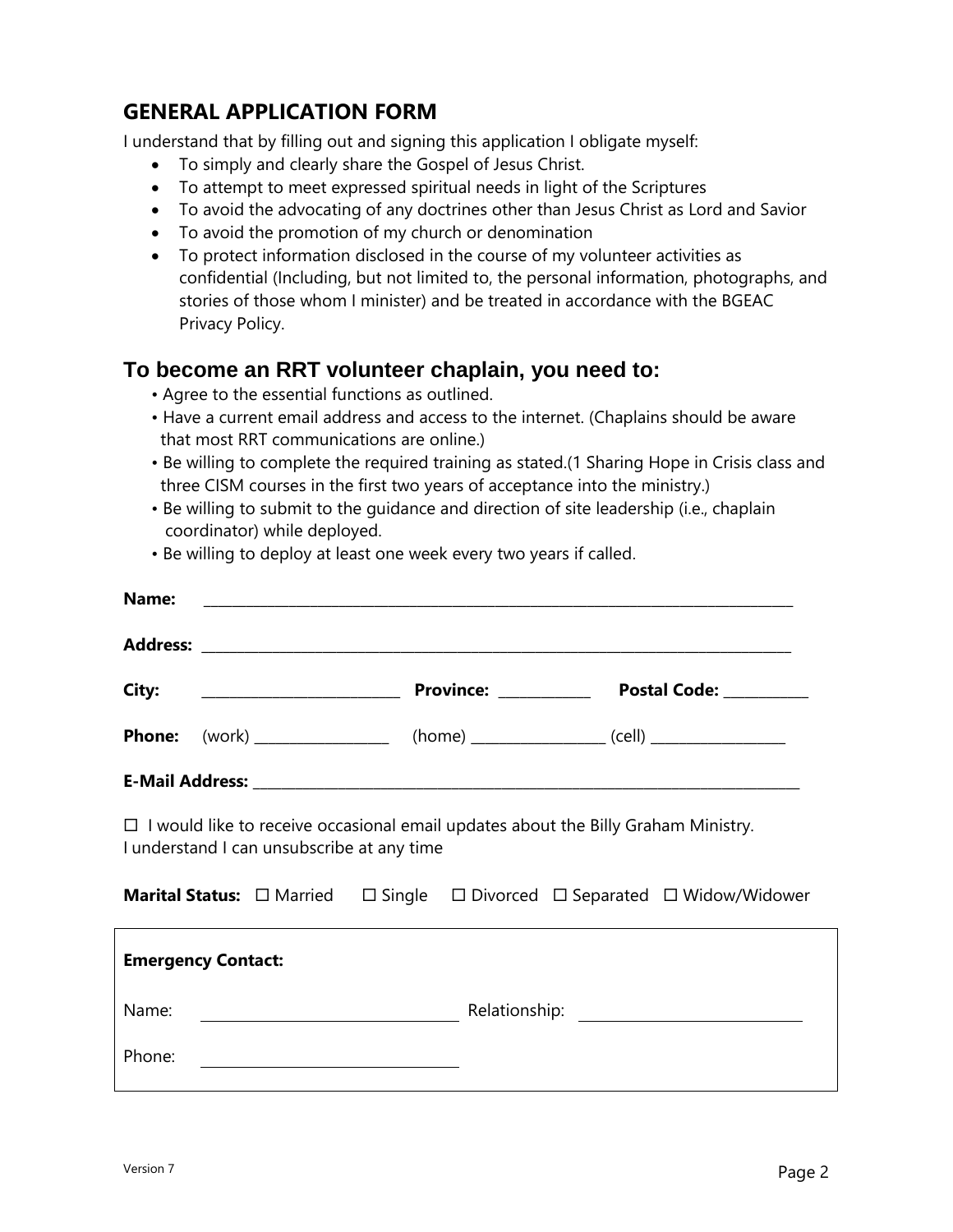**How did you hear about the Billy Graham Rapid Response Team?**

#### **Why do you desire to serve as a Volunteer Chaplain?**

#### **Please circle (letter) the ministry role(s) you have served in the past:**

- a) Pastoral a ministry to pastors
- b) Chaplain Police, Fire or Military
- c) Christian Counseling (Licensed/Certified)
- d) Trainer Crisis Intervention, Clinical Trauma or Disaster Response
- e) Children's Ministry working with children
- f) Youth Ministry working with youth
- g) Hospice Worker
- h) Evangelism Training Course Taken:
- i) Street ministry and other general assignments.
- j) Administrative Support
- k) Prayer Intercessor
- l) Marriage Ministry
- m) Other (please describe)

*Please provide proof of training with this application (copy of certificates, identification cards, etc.).* **Please describe past training and experience in disaster response, grief, trauma, crisis intervention or Mission's experience:**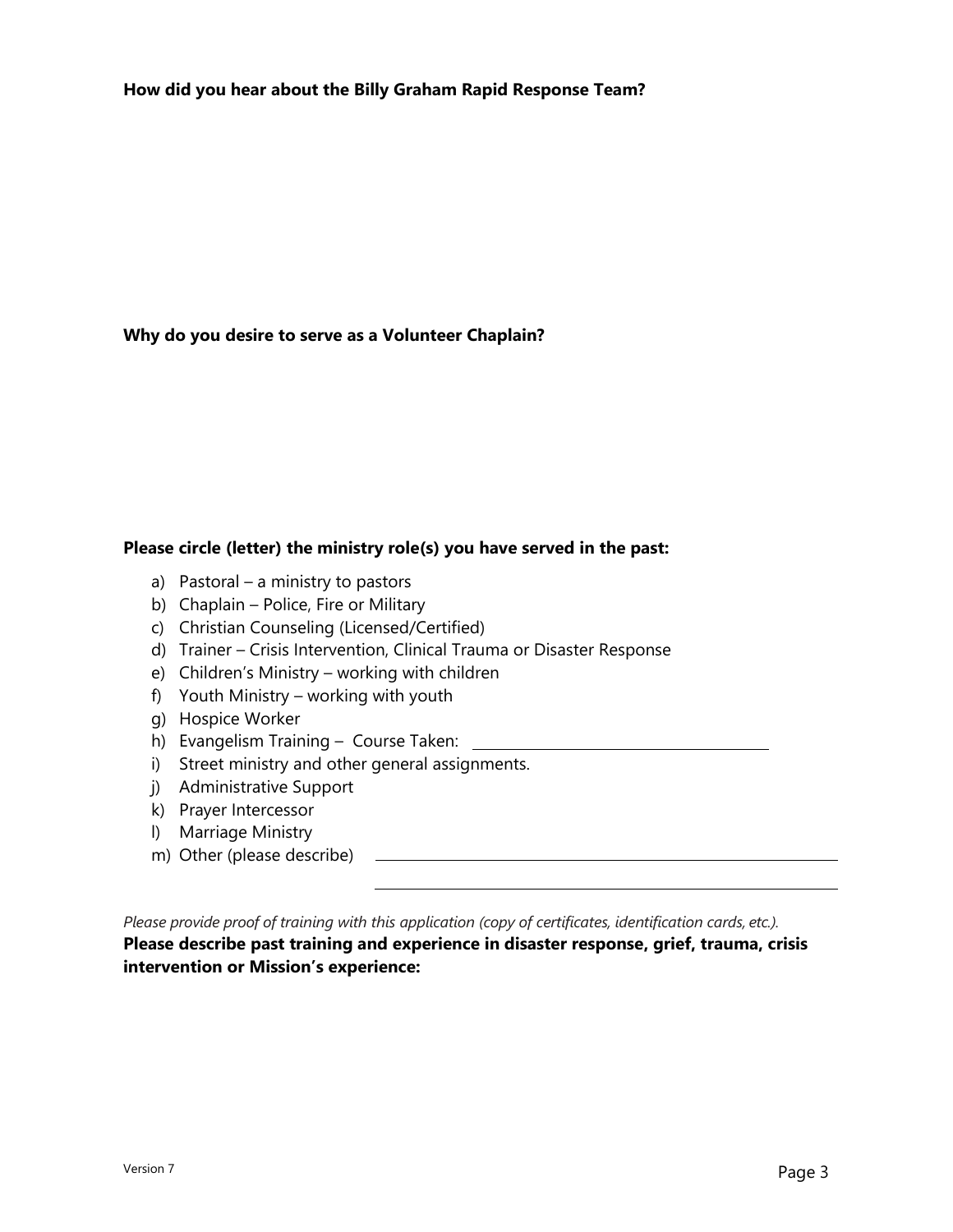**Do you have any physical, emotional or medical limitations that would hinder your involvement in a disaster site? If so, please explain.**

### **Please check the boxes below indicating which of the conditions or situations which would be acceptable to you in a deployment:**

| Climb stairs<br>Extended times standing or walking<br>Work 8-12 hours per day<br>Assist with daily chores | Lift 25lbs.<br>Sleep on cots<br>No electricity<br>Extreme weather conditions |
|-----------------------------------------------------------------------------------------------------------|------------------------------------------------------------------------------|
| (cleaning, laundry, etc.)                                                                                 | (below 10 Celsius or above 30 Celsius)                                       |

*"Always be prepared to give an answer to everyone who asks you to give the reason for the hope that you have. But do this with gentleness and respect" 1 Peter 3:15 (NIV).*

**How would you answer if someone asked you, "What must I do to have a personal relationship with Christ, to experience His hope and comfort?"** 

**How comfortable would you be responding to their question according to God's word? Please indicate your response on the scale below:**



#### **What would/can you do to move your comfort level to a higher score?**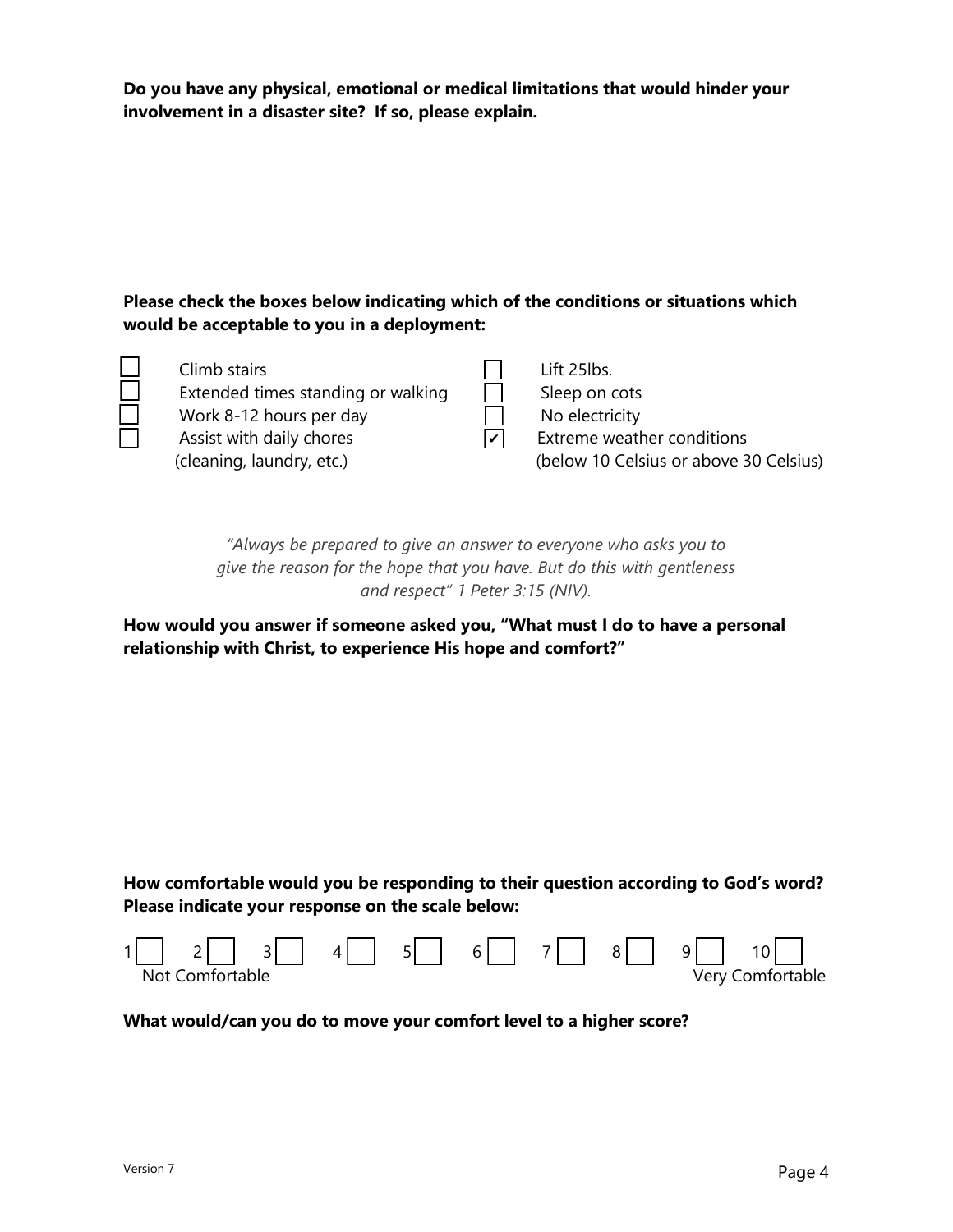**If available to be sent to a disaster area, please indicate below the duration you would be able to remain deployed:**

| One Week                                                  | Two Weeks                                                                                                                                                                                                             |
|-----------------------------------------------------------|-----------------------------------------------------------------------------------------------------------------------------------------------------------------------------------------------------------------------|
| are looked after by RRT. Will this cause you any concern? | Chaplains when deployed are expected to cover their travel expense to and from the<br>deployment location. Once on site all accommodation, food, and site travel expenses<br>$Yes \nightharpoonup No \nightharpoonup$ |

| Would you be flexible to travel within a 24-hour notice? | Yes $\Box$ No $\Box$ |
|----------------------------------------------------------|----------------------|
|----------------------------------------------------------|----------------------|

**Please list any additional information we should know about your background or qualifications.**

**List any languages you speak in addition to English (including sign language):** 

**Please describe below any crisis or time of grief you have personally experienced in the past (Optional):**

**Please share your salvation experience in the Lord Jesus Christ:**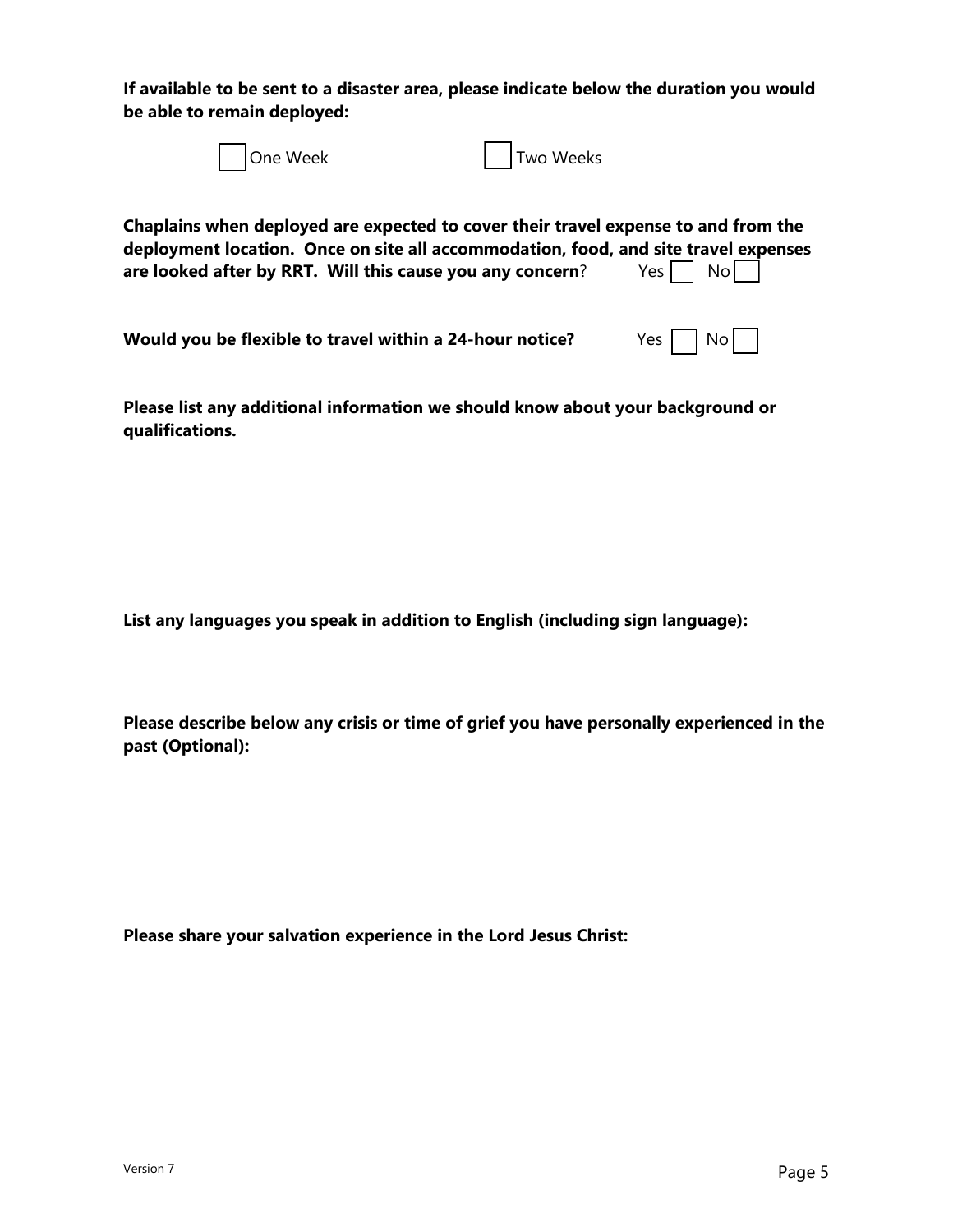*I hereby certify that the information above is true and I accept the conditions under which I submit this application.*

\_\_\_\_\_\_\_\_\_\_\_\_\_\_\_\_\_\_\_\_\_\_\_\_\_\_\_\_\_\_\_\_\_\_\_\_\_\_\_\_\_ \_\_\_\_\_\_\_\_\_\_\_\_\_\_\_\_\_\_\_\_\_\_\_\_\_\_\_\_\_\_\_\_\_\_\_\_\_\_\_\_

Print Name Signature

\_\_\_\_\_\_\_\_\_\_\_\_\_\_\_\_\_\_\_\_\_\_\_ Date (dd/mm/yyyy)

*Billy Graham Evangelistic Association of Canada (BGEAC) retains your personal information as confidential. The information you provide will be used to inform you of our programs and projects, to help encourage you spiritually, and to provide you opportunities to support our work. Please contact BGEAC at 1 800 663 6500 or email info@billygraham.ca if you do not want your information used for the purposes described*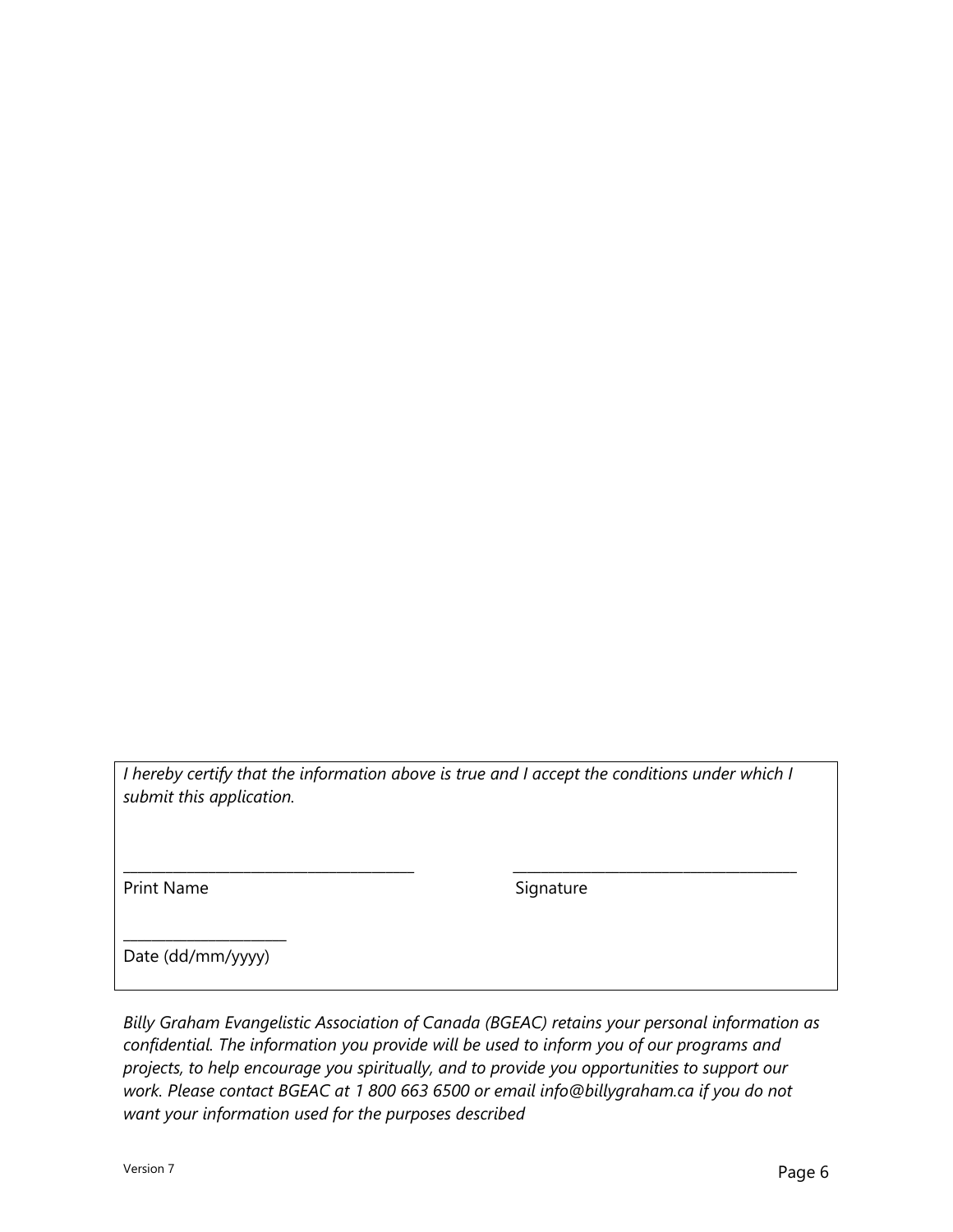

# REFERENCE CHECK RELEASE FORM

I, \_\_\_\_\_\_\_\_\_\_\_\_\_\_\_\_\_\_\_\_\_\_\_\_\_\_\_\_\_\_\_\_\_\_\_ hereby give Billy Graham Evangelistic Association of Canada permission to contact the references I have provided for the purpose of obtaining employment or for serving as a volunteer with the Organization.

\_\_\_\_\_\_\_\_\_\_\_\_\_\_\_\_\_\_\_\_\_\_\_\_\_\_\_\_\_\_\_\_\_\_\_\_\_ \_\_\_\_\_\_\_\_\_\_\_\_\_\_\_\_\_\_\_\_\_\_\_\_

Signature **Date Signed** 

I understand that I need to provide at least 4 references (no relatives please, one reference being **your Pastor** and one reference that was/is **your Supervisor**). These are **attached**; or listed below as follows:

| 1.                       |         |         |
|--------------------------|---------|---------|
| Pastor Name              | Address |         |
| Pastor                   |         |         |
| Relationship to You      | Phone # | Phone # |
| Church Affiliation       |         |         |
| 2.                       |         |         |
| Name                     | Address |         |
| Relationship to You      | Phone # | Phone # |
| 3.<br>Name               | Address |         |
| Relationship to You      | Phone # | Phone # |
| $\overline{4}$ .<br>Name | Address |         |
| Relationship to You      | Phone # | Phone # |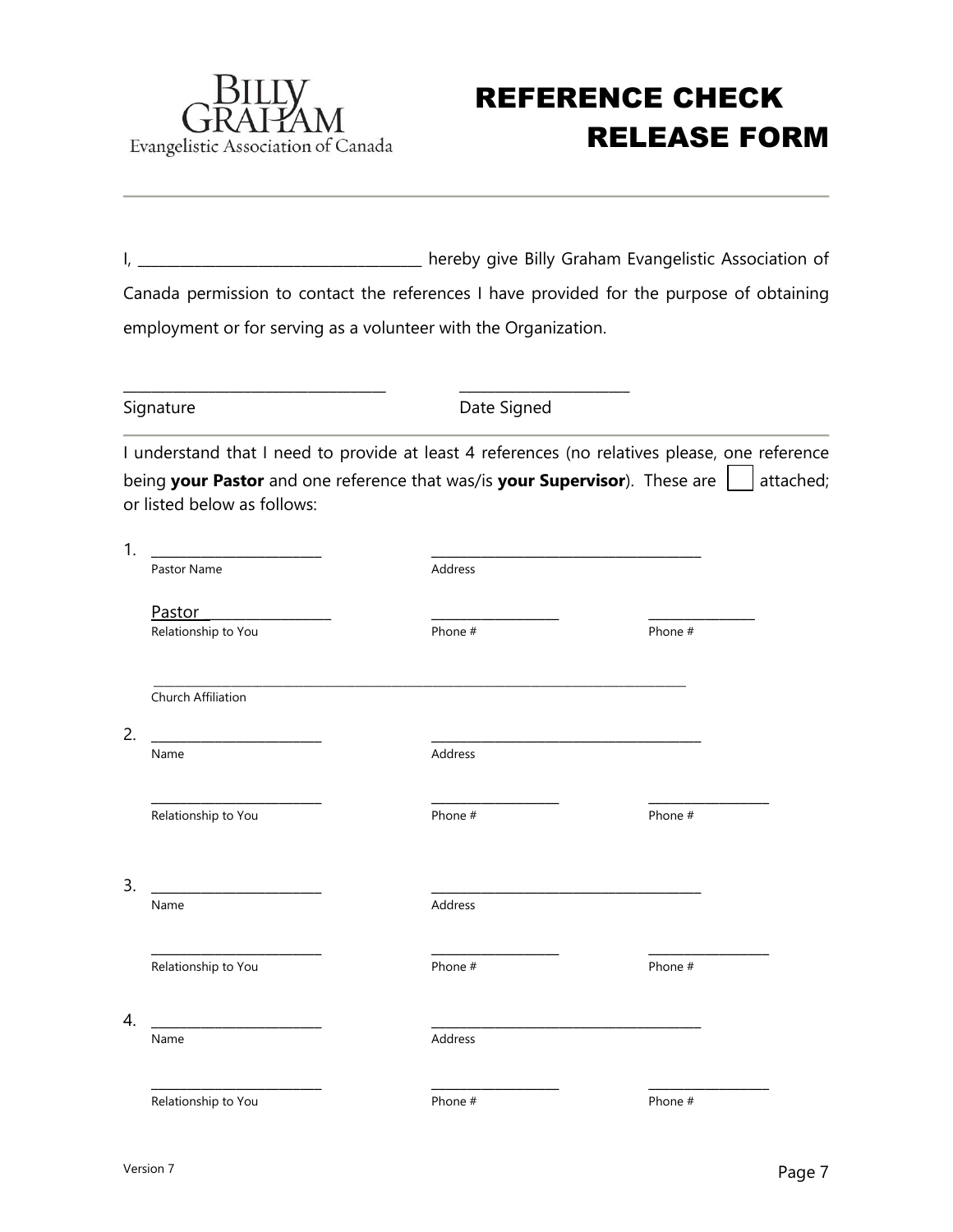

¶ **STATEMENT OF FAITH**

 *Please initial each line on space provided*

Billy Graham Evangelistic Association of Canada bases its ministry on the following statement of faith:

\_\_\_\_\_\_\_We believe the Bible to be the inspired, the only infallible, authoritative Word of God revealing the love of God to the world. *1 Thessalonians 2:13; 2 Timothy 3:15-17; John3:16.*

\_\_\_\_\_\_\_\_We believe that there is one God, eternally existent in three persons: Father, Son, and Holy Spirit. *Matthew 28:19; John 10:30; Ephesians 4:4-6*.

\_\_\_\_\_\_\_We believe in the deity of the Lord Jesus Christ, in His virgin birth, in His sinless life, in His miracles, in His vicarious and atoning death through His shed blood on the cross, in His bodily resurrection, in His ascension to the right hand of the Father, and in His personal return in power and glory. *Matthew 1:23; John 1:1-4 and 1:29; Acts 1:11 and 2:22-24; Romans 8:34; 1 Corinthians 15:3-4; 2 Corinthians 5:21; Philippians 2:5-11; Hebrews 1:1-4 and 4:15.*

We believe that all men everywhere are lost and face the judgment of God that Jesus Christ is the only way of salvation, and that for the salvation of lost and sinful man, repentance of sin and faith in Jesus Christ results in regeneration by the Holy Spirit. Furthermore we believe that God will reward the righteous with eternal life in heaven, and that He will banish the unrighteous to everlasting punishment in hell. *Luke 24:46-47; John 14:6; Acts 4:12; Romans 3:23; 2 Corinthians 5:10-11; Ephesians 1:7 and 2:8-9; Titus 3:4-7.*

\_\_\_\_\_\_\_We believe in the present ministry of the Holy Spirit, whose indwelling enables the Christian to live a godly life. *John 3:5-8; Acts 1:8 and 4:31; Romans 8:9; 1 Corinthians2:14; Galatians 5:16-18; Ephesians 6:12; Colossians 2:6-10.*

\_\_\_\_\_\_\_We believe in the resurrection of both the saved and the lost; the saved unto the resurrection of eternal life and the lost unto the resurrection of damnation and eternal punishment. *1 Corinthians 15:51-57; Revelation 20:11-15.*

\_\_\_\_\_\_\_We believe in the spiritual unity of believers in the Lord Jesus Christ and that all true believers are members of His body, the church. *1 Corinthians 12:12, 27; Ephesians 1:22-23.*

\_\_\_\_\_\_\_\_We believe that the ministry of evangelism (sharing and proclaiming the message of salvation only possible by grace through faith in Jesus Christ) and discipleship (helping followers of Christ grow up into maturity in Christ) is a responsibility of all followers of Jesus Christ*. Matthew 28:18-20; Acts 1:8; Romans 10:9-15; 1 Peter 3:15.*2

\_\_\_\_\_\_\_We believe God's plan for human sexuality is to be expressed only within the context of marriage, that God created man and woman as unique biological persons made to complete each other. God instituted monogamous marriage between male and female as the foundation of the family and the basic structure of human society. For this reason, we believe that marriage is exclusively the union of one genetic male and one genetic female. *Genesis 2:24; Matthew 19:5-6; Mark 10:6-9; Romans 1:26-27; 1 Corinthians 6:9.*

\_\_\_\_\_\_\_\_We believe that we must dedicate ourselves to prayer, to the service of our Lord, to His authority over our lives, and to the ministry of evangelism. *Matthew 9:35-38; 22:37-39, and 28:18-20; Acts 1:8; Romans 10:9-15 and 12:20-21; Galatians 6:10; Colossians 2:6-10; 1Peter 3:15.*

We believe that human life is sacred from conception to its natural end; and that we must have concern for the physical and spiritual needs of our fellowmen. *Psalm 139:13; Isaiah 49:1; Jeremiah 1:5; Matthew 22:37-39; Romans 12:20-21; Galatians 6:10.*

*I have read the statement of faith and understand that by signing this document I am stating that I am in agreement with the Statement of Faith.*

\_\_\_\_\_\_\_\_\_\_\_\_\_\_\_\_\_\_\_\_\_\_\_\_\_\_\_\_\_\_\_\_\_\_\_\_\_\_\_\_\_ \_\_\_\_\_\_\_\_\_\_\_\_\_\_\_\_\_\_\_\_\_\_\_\_\_\_\_\_\_\_\_\_\_\_\_\_\_\_\_\_

Name (please print legibly) Signature

Date (dd/mm/yyyy)

 $\frac{1}{2}$  ,  $\frac{1}{2}$  ,  $\frac{1}{2}$  ,  $\frac{1}{2}$  ,  $\frac{1}{2}$  ,  $\frac{1}{2}$  ,  $\frac{1}{2}$  ,  $\frac{1}{2}$  ,  $\frac{1}{2}$  ,  $\frac{1}{2}$  ,  $\frac{1}{2}$  ,  $\frac{1}{2}$  ,  $\frac{1}{2}$  ,  $\frac{1}{2}$  ,  $\frac{1}{2}$  ,  $\frac{1}{2}$  ,  $\frac{1}{2}$  ,  $\frac{1}{2}$  ,  $\frac{1$